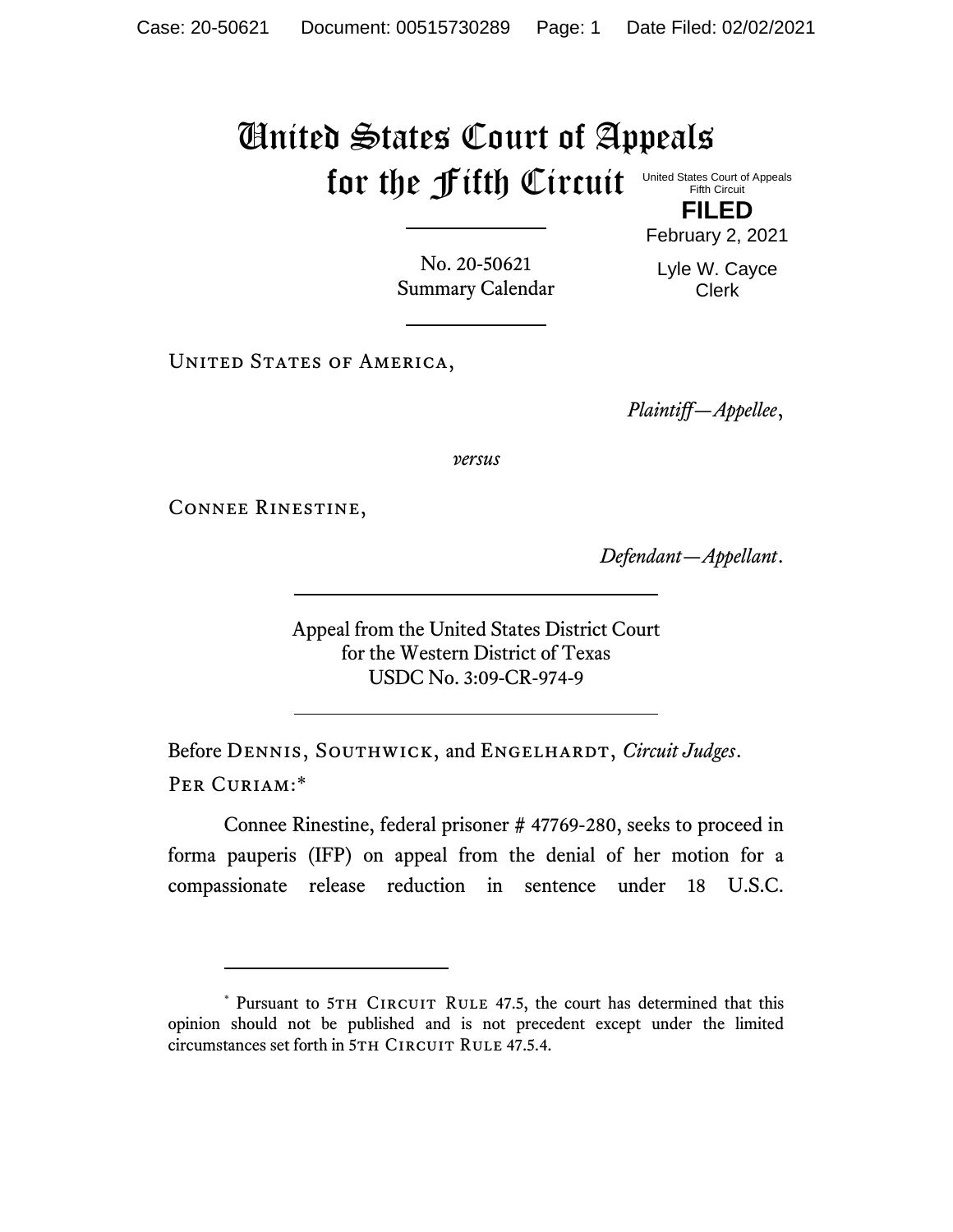## No. 20-50621

§ 3582(c)(1)(A) due to the COVID-19 pandemic. She also seeks appointment of counsel.

We construe Rinestine's IFP motion as a challenge to the district court's certification that her appeal was not taken in good faith. *See* 28 U.S.C. § 1915(a)(3); *Baugh v. Taylor*, 117 F.3d 197, 202 (5th Cir. 1997). Our inquiry into the good faith of the appeal "is limited to whether the appeal involves legal points arguable on their merits (and therefore not frivolous)." *Howard v. King*, 707 F.2d 215, 220 (5th Cir. 1983) (internal quotation marks and citation omitted).

On the motion of either the Director of the Bureau of Prisons or a prisoner,  $\S 3582(c)(1)(A)$  permits a district court to reduce the prisoner's term of imprisonment after considering the applicable 18 U.S.C. § 3553(a) factors if, among other things, the court finds that "extraordinary and compelling reasons warrant such a reduction."  $\S$  3582(c)(1)(A)(i). Before the prisoner can bring this motion, she must have fully exhausted her administrative remedies or waited 30 days from the receipt of her administrative request by the warden of her facility, whichever is earlier. § 3582(c)(1)(A). We review for abuse of discretion a district court's decision to deny compassionate release despite a prisoner's eligibility. *United States v. Chambliss*, 948 F.3d 691, 693 (5th Cir. 2020).

The district court dismissed Rinestine's  $\S 3582(c)(1)(A)$  motion without prejudice because she failed to show that she had met the exhaustion requirement. On appeal, Rinestine has similarly failed to show that she satisfied the exhaustion requirement. The exhaustion requirement is mandatory but not jurisdictional. *United States v. Franco*, 973 F.3d 465, 467- 68 (5th Cir. 2020), *cert. denied*, 2020 WL 7132458 (U.S. Dec. 7, 2020) (No. 20-5997). If the government properly raised this rule in district court, we